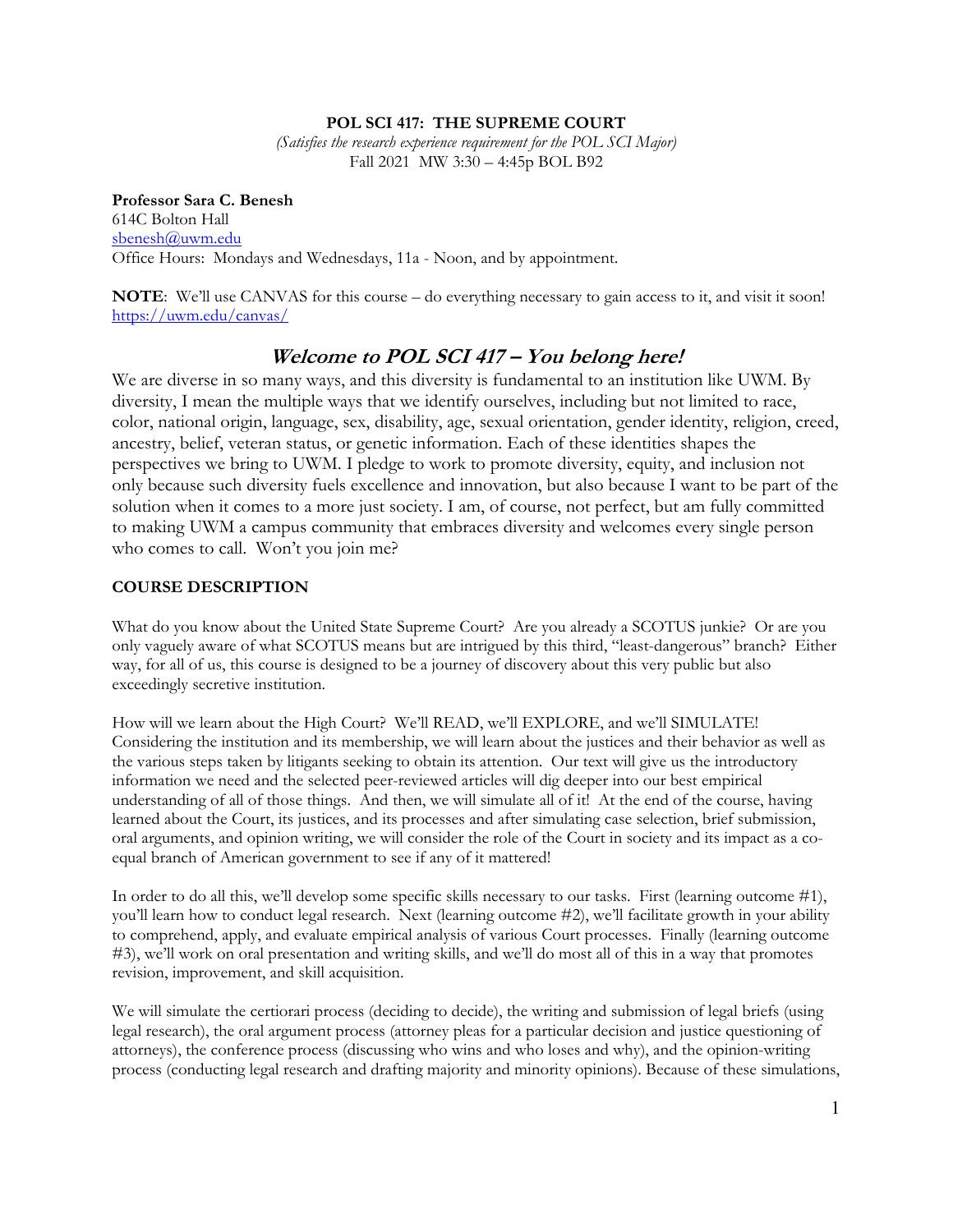student participation and attendance are crucial and so are both required and included in your simulations grades (with the understanding that we all need some flexibility from time to time).

## **REQUIRED TEXT**

The following book is required for the course and is available in the University ebookstore:

Baum, Lawrence. 2019. *The Supreme Court.* Thirteenth Edition. Washington, DC: CQ Press. (NOTE: There is a 14<sup>th</sup> Edition, and if you want to grab that one, that's totally fine. The 13<sup>th</sup>, which you should be able to find used, will be sufficient, however.)

## **OTHER REQUIRED READING**

Other articles and book chapters will be made available via CANVAS and are noted in the course schedule. Each student will also do some additional outside reading about one of the current justices in order to further our understanding of the justices we'll portray in the simulations. (Details on requirements for this assignment will be discussed in a separate handout.). I strongly encourage you to DO THE READING so that we can have interesting conversations in class, and so that you can meet my content-based learning outcome (learning outcome #4)!

## **COVID-19**

Of course, we all know this course is not occurring in regular times, despite our hope that it might be. For that reason, a few words on expectations regarding safety so that we can maintain our mostly face-to-face semester.

Panther Community Health and Safety Standards: UWM has implemented reasonable health and safety protocols, taking into account recommendations by local, state and national public health authorities, in response to the COVID-19 pandemic. As a member of our campus community you are expected to abide by the Panther Interim COVID- Related Health & Safety Rules. These standards apply to anyone who is physically present on campus, in UWM-controlled facilities, or participating in a UWM-sponsored activity, and includes the following:

- **MASKS ARE REQUIRED IN ALL UWM facilities** (classrooms, labs, performance spaces, etc.): A student who comes to class without wearing a mask will be asked to put on a mask or to leave to get one at a mask handout station. Failure to do so could result in student discipline.
- **CHECK YOURSELF**: You should check daily for COVID symptoms by completing the selfcheck at https://uwm.edu/coronavirus/symptom-monitor/. Symptoms may appear 2-14 days after exposure to the virus and include fever, cough, or shortness of breath or difficulty breathing. See the CDC's Website for more information about COVID-19 symptoms.
- **UPLOAD VACCINATION CARDS OR SUBMIT TO WEEKLY TESTING**: UWM is hosting vaccination clinics on campus. Learn more here: https://uwm.edu/coronavirus/vaccineclinic/. Learn about vaccination incentives or upload proof of your vaccination status here: https://uwm.edu/coronavirus/vaccination-incentive-program/. If you choose to remain unvaccinated, you'll need to submit to weekly testing. See: https://www.doineedacovid19test.com/ and https://uwm.edu/coronavirus/faqs/where-do-i-get-a-covid-19-test/.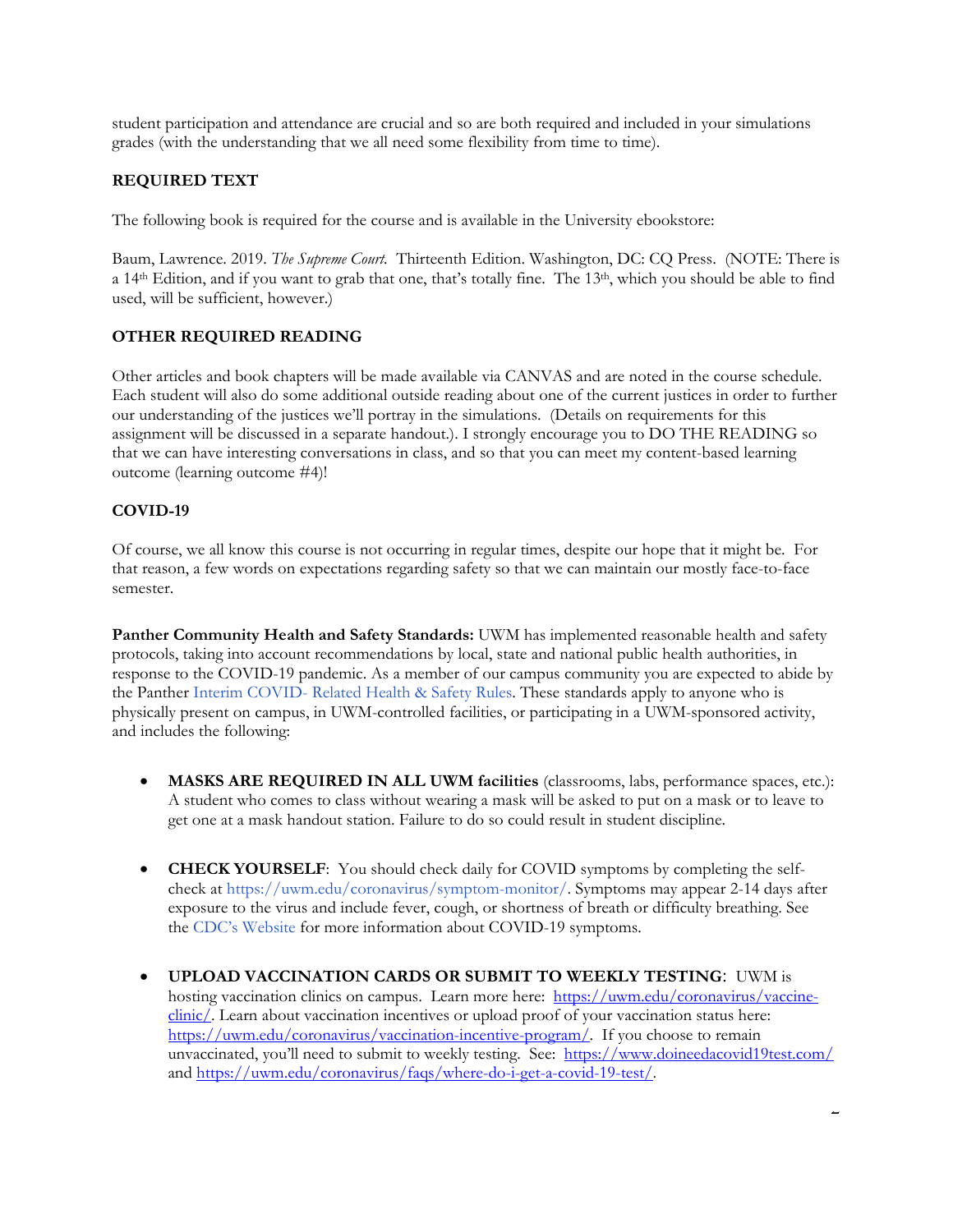- **REPORT A POSITIVE TEST**: If you test positive for or are diagnosed with COVID-19 based on symptoms, you should complete this Dean of Students Office form: https://cm.maxient.com/reportingform.php?UnivofWisconsinMilwaukee&layout\_id=4. By doing so, you will get information on resources, help UWM identify individuals you may have come into contact with on campus so that UWM can work with the local health department, and allow UWM to clean campus areas you visited as appropriate.
- **Do not attend class if you have COVID-19, if you are experiencing symptoms consistent with COVID-19, if you have been in close contact with others who have symptoms, if you need to care for an individual with COVID-19, or have other health concerns related to COVID-19.** Notify me in advance and we'll work together to get through your quarantine/illness. As your instructor, I will trust your word when you say you are ill, and in turn, I expect that you will report the reason for your absences truthfully.

**Potential for Reversion to Fully Online Instruction:** Changing public health circumstances for COVID-19 may cause UWM to move to fully online instruction at some point during the semester. UWM will communicate with students about moving to fully online instruction if the situation develops, and I'll make it as painless as possible for all of us.

## **OTHER BEHAVIORAL EXPECTATIONS**

I also expect that you'll behave professionally in this class: that you'll arrive on time and attend all meetings (provided you are well); that you'll be prepared for each class and actively participate in discussion; and that you'll be a respectful and non-disruptive contributing member of our community. Right!? I also expect that you'll WORK HARD!! If ever you may miss an assignment or an exam, I cannot allow you to make it up unless you have contacted me IN ADVANCE to advise me of an issue, so please, be in touch with me. You can do so via email or phone as listed above.

## **ACADEMIC INTEGRITY**

There is a lot of (excellent and inspiring) work in this class. AND you need to do it yourself! No form of academic dishonesty will be tolerated here. UWM's policy on Academic Misconduct can be found here: https://uwm.edu/deanofstudents/conduct/conduct\_procedures/academic-misconduct/. It's important to me because using other people's work to get through the course means you leave without having achieved my learning objectives. And that makes me sad! (It also matters to me because I don't have much other than my intellectual property…)

To be sure you understand the policy and what academic dishonesty is, I've put together a CANVAS module and quiz on it, with help from some great faculty and staff at Ohio State and Simon Fraser University. How fun!! Please work your way through the module by the end of our first week together and achieve 100% on the quiz so that we're all on the same page. (This counts for  $2\%$  of your grade – and if you can't get 100% after the three allotted tries, let's talk!) Your successful quiz is your contract that you know what plagiarism is and how to avoid it.

#### **SPECIAL NEEDS**

Any students with special physical or learning needs should see me as soon as possible. Every effort will be made to accommodate you. See https://uwm.edu/arc/ for more information.

## **OTHER UNIVERSITY POLICIES**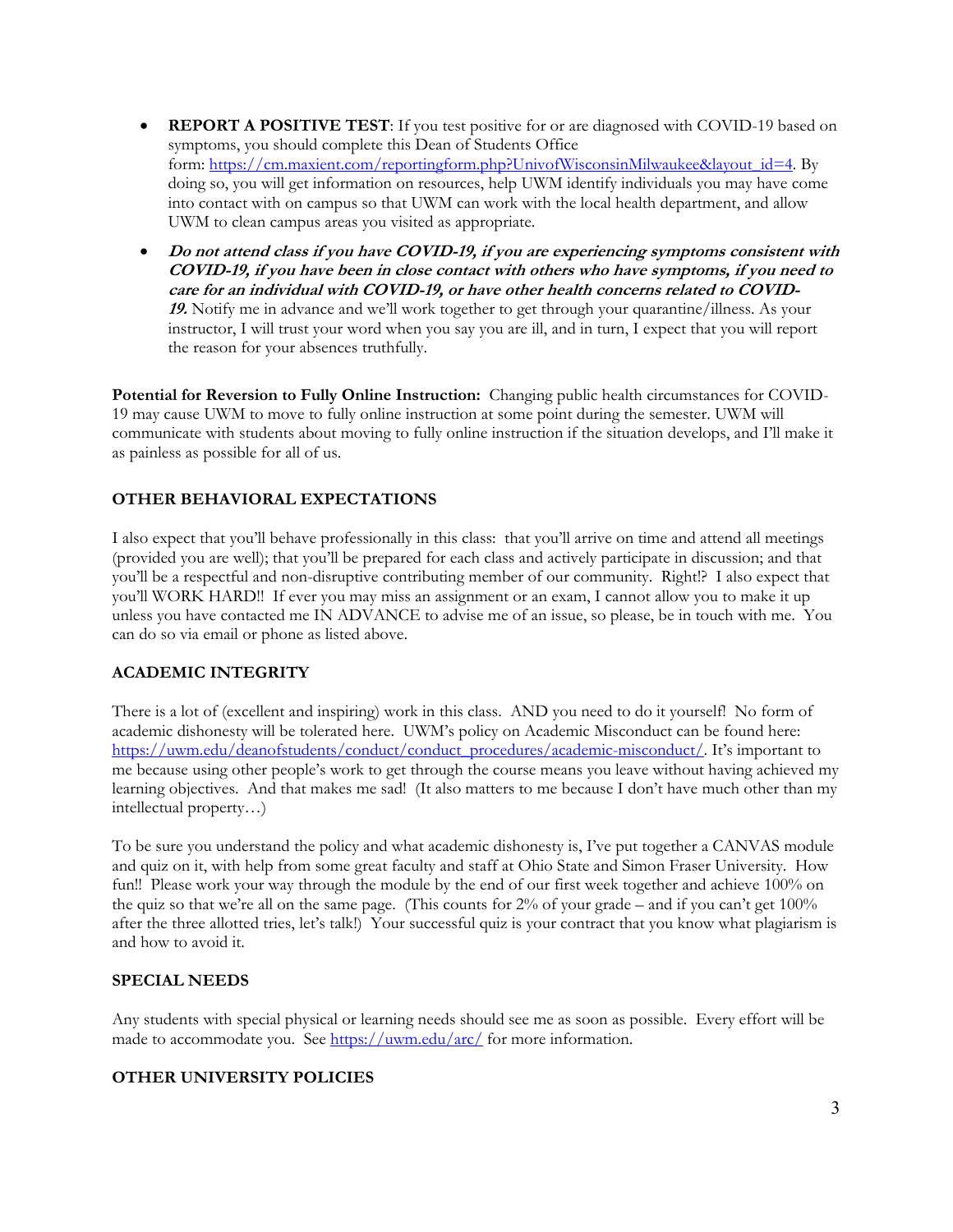Other University guidelines (including policies on sexual harassment, grade appeals, incompletes, and military call-ups) can be found here: https://uwm.edu/secu/wp-content/uploads/sites/122/2016/12/Syllabus-Links.pdf.

#### **STUDENT RESOURCES**

I know these are trying times to be a college student! But UWM has your back! Please see my CANVAS site for a page full of resources for you. Asking for help is NOT weak – you're taking control of your health and well-being and that is STRONG.

#### **GRADING**

The course grade will be determined by your performance on two exams, two legal research exercises, a judicial biography project, and the several simulations including the written and participatory portions of each. Class attendance is expected.

| Plagiarism Quiz:          | $2\%$                    |
|---------------------------|--------------------------|
| Legal Research Exercises: | $5\%$                    |
| Judicial Biography:       | 10%                      |
| Midterm:                  | 10%                      |
| Final:                    | 15%                      |
| Certiorari exercise:      | $17\%$ (must be present) |
| Oral arguments exercise:  | 18% (must be present)    |
| Decision making exercise: | 23% (must be present)    |

Each component is briefly detailed below with more information forthcoming. The Grading Scale I use is the standard one:

| $100 - 93$ | A     | $77 - 73$ | €    |
|------------|-------|-----------|------|
| $92 - 90$  | $A -$ | $72 - 70$ | C-   |
| $89 - 88$  | $B+$  | $69 - 68$ | $D+$ |
| $87 - 83$  | В     | $67 - 63$ | D    |
| $82 - 80$  | В-    | $62 - 60$ | $D-$ |
| $79 - 78$  | $C+$  | $59 - 0$  | E    |

#### **LEGAL RESEARCH EXERCISES**

We will complete two research exercises, each worth 2.5% of your grade. We'll go over the first one in great detail in class – you'll just need to then go carry it out at home or in a campus computer lab. (Bring your laptop along and you may be able to largely complete it!) The second will be more independent. Given the importance of legal research to this course and given past course evaluations that stressed a need for more guidance on the process of research, you should approach these as valuable learning experiences. If you turn in the completed assignments and demonstrate every effort in each, you will obtain full credit on them. More information on these assignments is available via CANVAS. **(5% total)**

#### **JUDICIAL BIOGRAPHY PROJECT**

Each student will also complete a judicial biography, completed throughout the term (see dates on syllabus). This project will supplement what we learn in class by having students read more about the current justices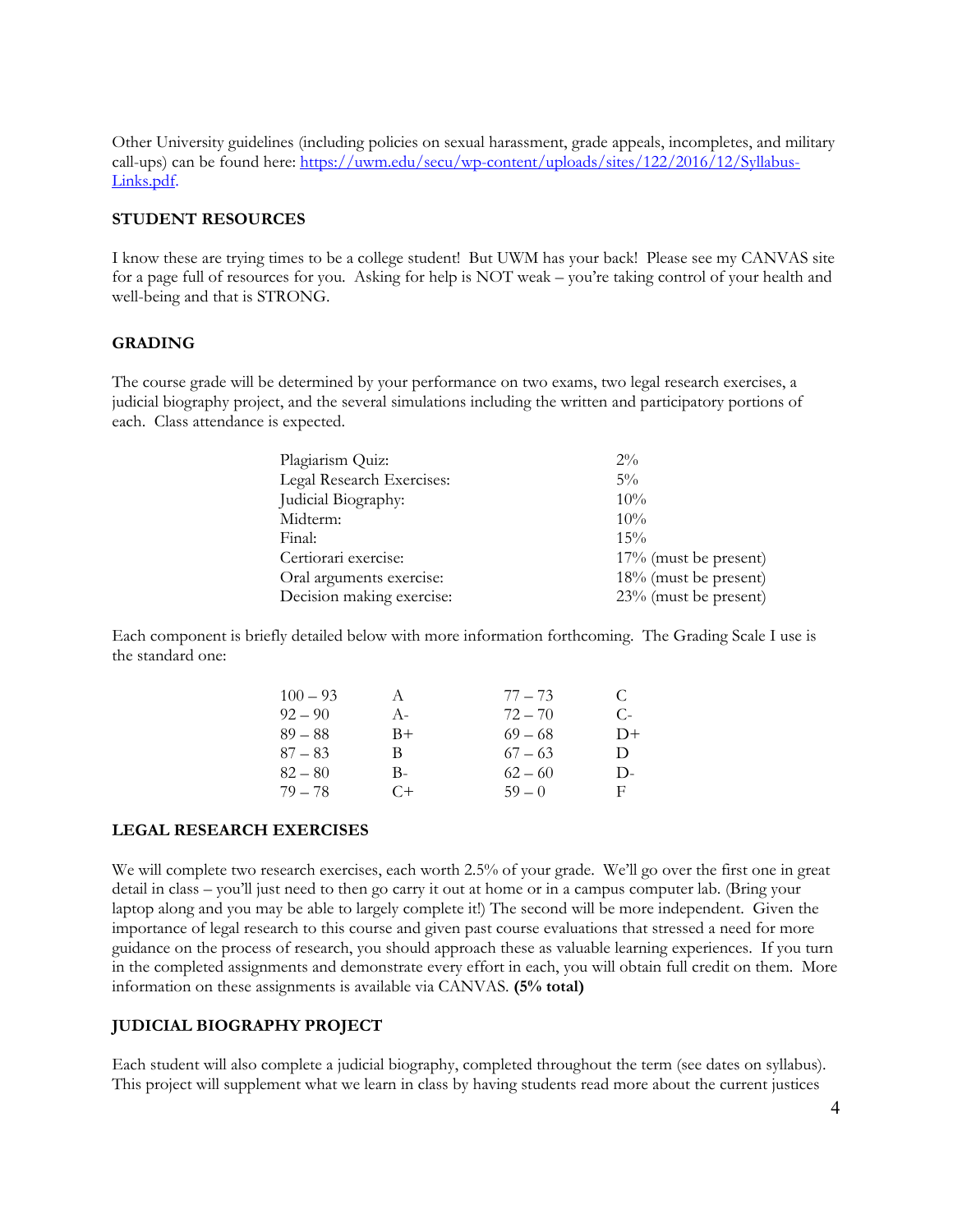and then share what they learn about those justices with the rest of the class. (We'll also watch speeches and talks by each of the current justices, to get a greater feel for them.) **(10% total; participation required on dates listed in syllabus)** 

## **THE EXAMS**

The exams will be essay in nature, with some identifications (I give you a term, and you explain what it is and how it relates). The first is worth less than the second so that you might obtain an understanding of the sorts of questions I ask in the first to improve for the second. I also greatly encourage progress and if you improve, you will be rewarded. In order to allow for and reward that improvement, the final **IS CUMULATIVE**. **(Midterm 10%; Final 15%)** 

### **CERTIORARI EXERCISE**

As noted in the introduction, we will conduct a simulation of the certiorari decision stage, acting as attorneys, interest groups, clerks, and justices. Students will prepare cert petitions or amicus briefs as to cert as attorneys; cert pool memos as a clerk in the cert pool; markups as a clerk to a specific justice; and then students will vote on the disposition of cert petitions as a particular justice. All of these activities will be done using actual cases pending acceptance or decision by the U.S. Supreme Court. While the cert component has one oral component (wherein justices will vote on cert petitions), the grade is mostly based on the written materials including those listed above. All students will write either a petition or an amicus brief, all students will write and markup a cert pool memo, and all students will act as a justice in voting on certiorari. More information on the certiorari exercise will be available on CANVAS. **(10% petition; 3% cert pool memo; 3% participation; 1% cert memo markup; 17% total; participation required on October 27th)** 

#### **ORAL ARGUMENTS EXERCISE**

The second simulation is of the oral arguments process wherein those students acting as attorneys and amici will argue their cases (chosen by the class from among those used in the cert exercise) to the Court and those acting as Justices will interrupt attorneys with questions (and then engage in a conference on the merits). Hence, the oral arguments grade is a grade based on preparation, role play, and oral presentation. More information on the oral argument exercise will be available on CANVAS. **(18% total; participation required on November 29 & December 1)** 

#### **DECISION MAKING EXERCISE**

The final simulation exercise is designed to illustrate the process through which Supreme Court decisions are made. Students who acted as justices at the oral arguments stage will engage in conference deliberations and opinion writing at this stage. Given that justices are unlikely to make decisions without the written arguments of the attorneys, legal briefs and amicus briefs on the merits, written by students playing the role of attorneys, are also counted under this exercise. Hence, some students will write opinions as justices, others will write legal briefs on the merits as attorneys, and still others will write briefs amicus curiae as an assigned interest group. More information on the decision making exercise will be available on CANVAS. **(23% total)**

## **COURSE SCHEDULE**

This schedule is tentative, and the instructor reserves the right to make changes as needed. Students are expected to read the assigned material prior to the class period during which the material will be discussed.

#### WEDNESDAY, SEPTEMBER 8: **WELCOME!**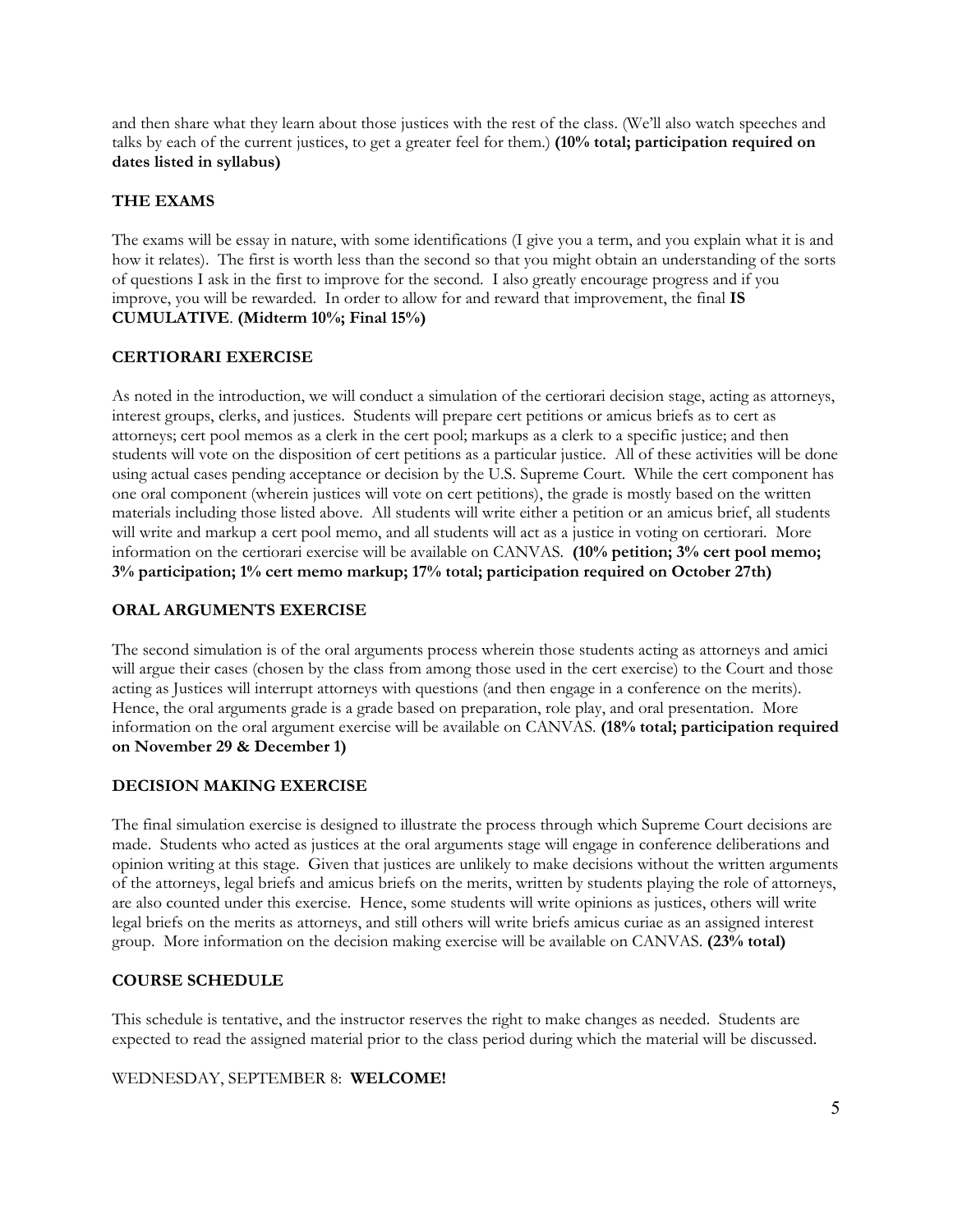#### MONDAY, SEPTEMBER 13: **THE COURT**  READ: Baum, Chapter 1

WEDNESDAY, SEPTEMBER 15: **THE JUSTICES**  *(Add Deadline Tomorrow)*  READ: Baum, Chapter 2 **DISCUSS BIOGRAPHY AND CHOOSE JUSTICES** 

## MONDAY, SEPTEMBER 20: **SELECTION AND CONFIRMATION** READ: Confirmation Messes, Old and New; Farganis & Wedeking (CANVAS)

WEDNESDAY, SEPTEMBER 22: **SELECTION AND CONFIRMATION** READ: Skim Sterns et al on Cert Procedure; Skim sample cert petition (SCOTUSBlog via CANVAS) **DISCUSS CERT SIMULATION AND ASSIGN ROLES**

## MONDAY, SEPTEMBER 27: **LEGAL RESEARCH**

READ: How to Shepardize; LEXIS wiki; Melone Chapters 1 and 2; Citing Cases Handout (CANVAS)

## **LEGAL EXERCISE #1 DUE, 11:59p (CANVAS ASSIGNMENT)**

#### WEDNESDAY, SEPTEMBER 29: **THE CASES**

*(Last day to drop without W Oct 1)*  READ: Baum, Chapter 3; Sample Case, petition for writ of certiorari (CANVAS)

#### MONDAY, OCTOBER 4: **THE CASES** *(Happy First Monday!)*

READ: The Advice of Law Clerks; Organized Interests and Agenda Setting; Skim Sterns et al, Supreme Court Practice Chapters Chapter 4, 5; Sample Case, amicus brief for certiorari (CANVAS) **LEGAL EXERCISE #2 DUE, 11:59p (CANVAS ASSIGNMENT)** 

## WEDNESDAY, OCTOBER 6: **THE CASES**

READ: Lawyers, Organized Interests and the Law of Obscenity; Repeat Players in the Supreme Court; Sample Cert Pool Memo; On Cert Pool Memos (CANVAS) **ATTORNEY PETITIONS FOR/AGAINST CERT DUE, 11:59p (CANVAS DISCUSSION)** 

# **BRIEFS AMICUS CURIAE REGARDING CERT DUE, 11:59p (CANVAS DISCUSSION)**

#### MONDAY, OCTOBER 11: **THE CASES**

READ: Reading/Viewing on the OT 2021 Docket; Preview of Term, SCOTUSBlog List of Docketed Cases OT 2021; Colleagues' Attorney Writs and Amicus Briefs (CANVAS)

#### WEDNESDAY, OCTOBER 13: **THE JUSTICES**

In-Class Presentations on Chief Justice Roberts, and Justices Thomas and Breyer

## MONDAY, OCTOBER 18: **THE JUSTICES**

In-Class Presentations on Justices Alito, Sotomayor and Kagan

## WEDNESDAY, OCTOBER 20: **THE JUSTICES**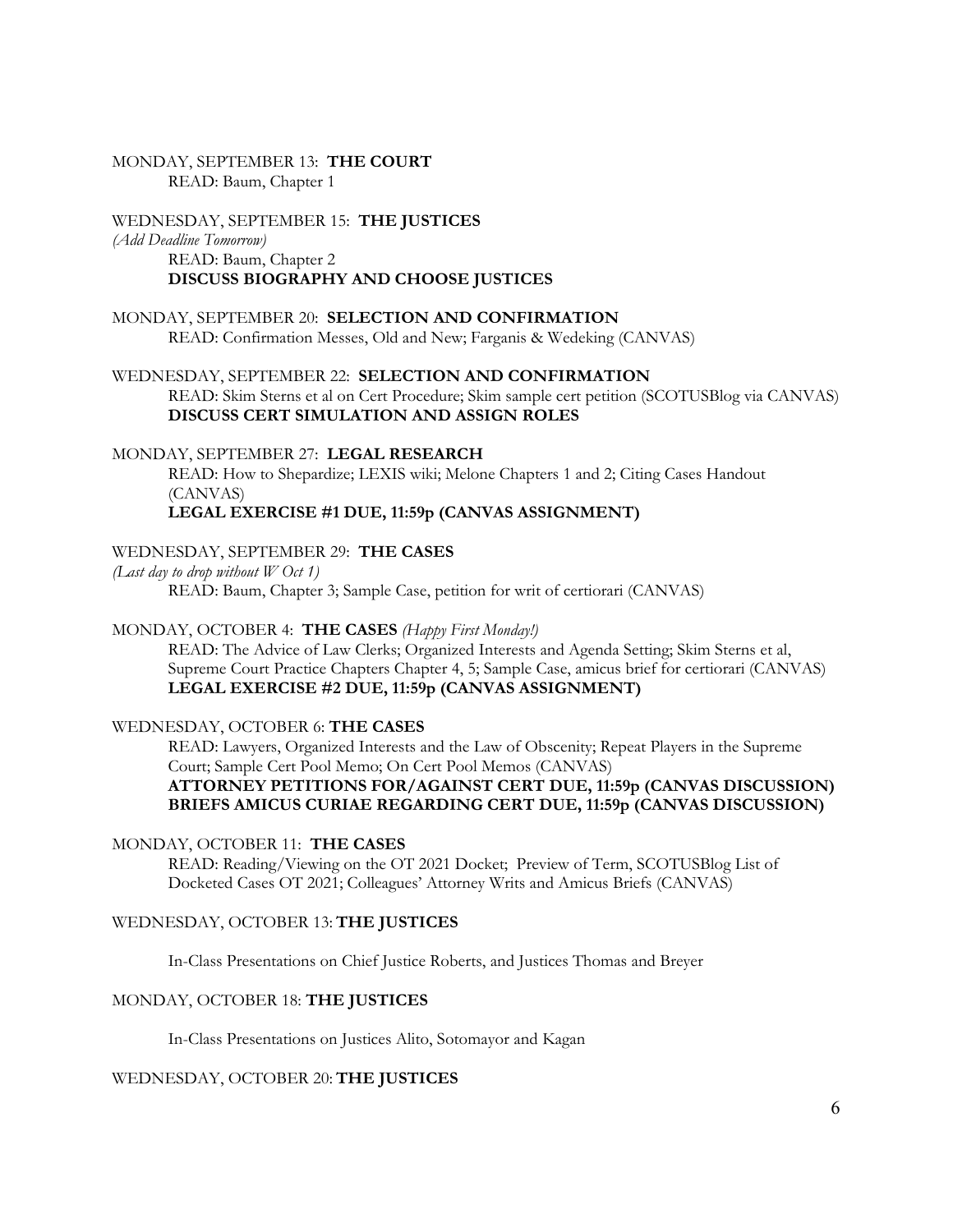#### Presentations on Justices Gorsuch, Kavanaugh, and Barrett **JUDICIAL BIOGRAPHY PROJECTS DUE BY 11:59PM TO CANVAS (DISCUSSIONS)**  MONDAY, OCTOBER 25: **THE JUSTICES**

#### **CERT POOL MEMOS DUE BY 11:59PM TO CANVAS (ASSIGNMENTS)**

### *TUESDAY, OCTOBER 26:* **Mark-up a Cert Pool Memo as your justice's clerk, by 11:59p via Hypothes.is on CANVAS**

#### WEDNESDAY, OCTOBER 27: **CERTIORARI SIMULATIONS**

 Come to class prepared to vote on cert, AS YOUR JUSTICE. Review for Midterm

#### **MONDAY, NOVEMBER 1: MIDTERM**

#### WEDNESDAY, NOVEMBER 3: **DECISION MAKING**

#### *(Drop deadline Nov 7)*

READ: Baum, Chapter 4; Skim Petitioner Brief in Bostock; Skim Reply Brief in Bostock (CANVAS)

#### MONDAY, NOVEMBER 8: **DECISION MAKING**

READ: Bargaining on the U.S. Supreme Court; Marshalling the Court; Recusal memo; Listen to arguments in class (Transcript available on CANVAS) **DISCUSS ORAL ARGUMENTS SIMULATION, ASSIGN ROLES** 

#### WEDNESDAY, NOVEMBER 10: **ORAL ARGUMENTS & AMICUS CURIAE**

READ: Influence of Oral Arguments; Laugh Track; Lobbyists Before the U.S. Supreme Court; Sterns et. al on the Brief on the Merits and on Oral Argument; Briefs Amicus Curiae in Sample Case; Skim Guide for Counsel (CANVAS)

#### MONDAY, NOVEMBER 15: **INFLUENCE OF BRIEFS**  READ: Supreme Court and Opinion Content

WEDNESDAY, NOVEMBER 17: **CONFERENCE ON THE MERITS**  READ: Selections from The Supreme Court in Conference (CANVAS)

MONDAY, NOVEMBER 22: **OPINIONS AND OPINION ASSIGNMENT**  READ: Opinion Assignment on the Rehnquist Court; Opinions in Sample Case (CANVAS)

## **WEDNESDAY, NOVEMBER 24: Happy Thanksgiving! Enjoy a break.**

## MONDAY, NOVEMBER 29: **ORAL ARGUMENTS SIMULATION & CONFERENCE SIMULATION, COURT 1**

## WEDNESDAY, DECEMBER 1: **ORAL ARGUMENTS SIMULATION & CONFERENCE SIMULATION, COURT 2**

MONDAY, DECEMBER 6: **POLICY OUTPUTS, IMPACT & POWER** READ: Baum, Chapters 5 & 6